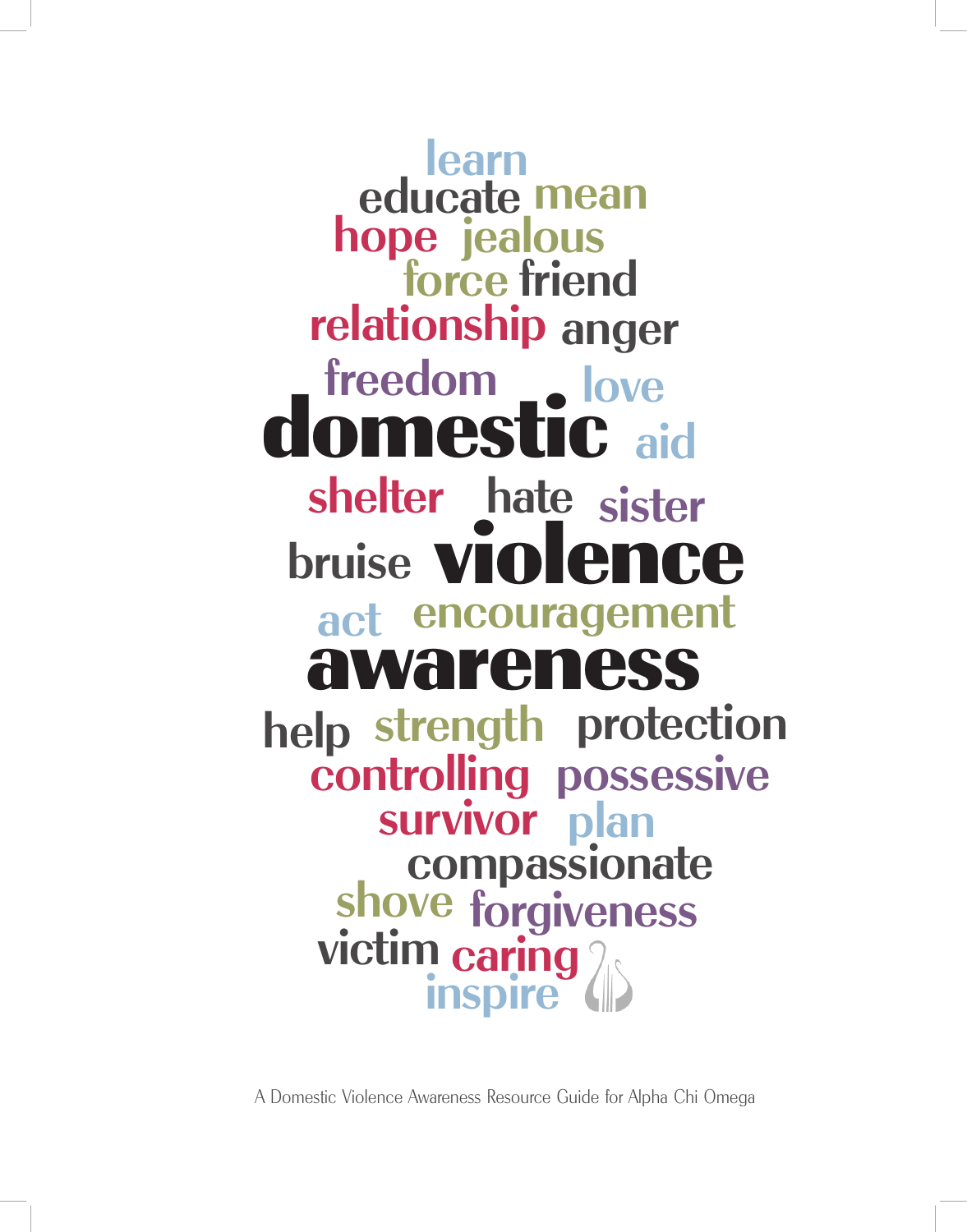# **statement of position & guide mission**

#### **Alpha Chi Omega's Statement of Position: Domestic Violence**

Alpha Chi Omega promotes educational and prevention efforts to eliminate domestic violence by supporting programs designed to understand the problem, assist and protect the victims, and work for the well-being of all victims of domestic violence.

### **Mission of this Guide**

For all Alpha Chi Omega chapters to become informed and to fnd the necessary tools needed in order to educate others, support victims of domestic violence and take action to help end domestic violence.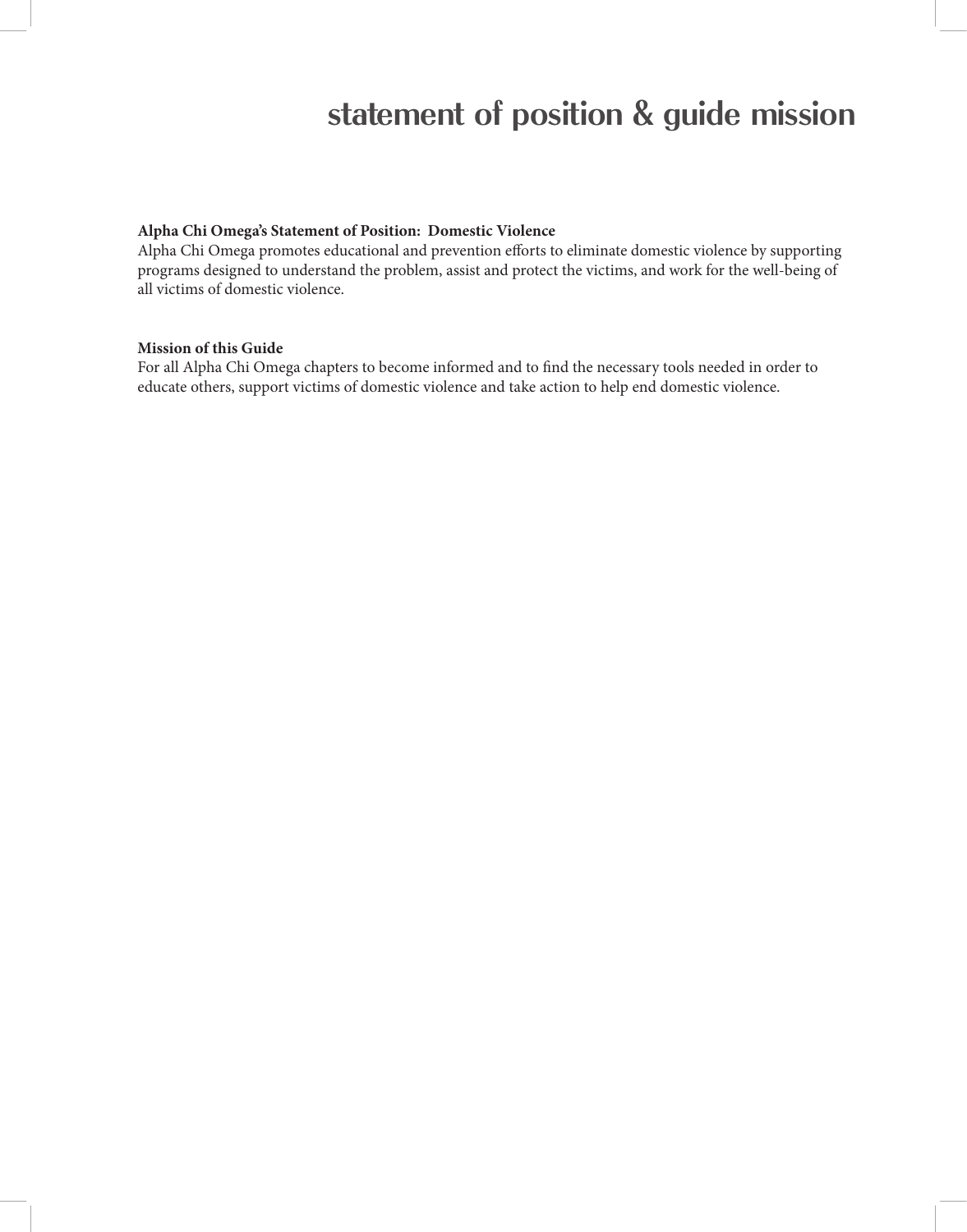# **understanding domestic violence**

#### **What is Domestic Violence?**

According to the National Coalition Against Domestic Violence, domestic violence is a "pattern of coercive behaviors used to control an intimate partner." Domestic violence includes not only physical violence, but also emotional, sexual and fnancial abuse. Domestic violence occurs in every socio-economic, racial and religious group and across every age, gender and sexual orientation.

Domestic violence afects not only those abused, but witnesses, family members, co-workers, friends and the community at large. Children who witness domestic violence are victims too. Constant exposure to violence in the home and to abusive role models teaches children that violence is a normal way of life—placing them at risk of becoming society's next generation of victims and abusers.

## **Understanding Domestic Violence**

Domestic violence is about power and control. The goal of the abuser is to dominate the victim and have all of the authority in the relationship; the abuser may use violence in order to establish and maintain command and power. Perpetrators of domestic violence have usually learned abusive, manipulative methods and behaviors in their own life experiences that allow them to control others—perpetuating the cycle of abuse onto more individuals.

An abuser may use a number of tactics to gain power in a relationship, including the following strategies:

**Dominance** – Abusive individuals need to feel in charge of the relationship. They will make decisions for the victim and the family, tell the victim what to do, and expect the victim to obey without question. The victim may be treated like a servant, child or even as the abuser's possession.

**Humiliation** – An abuser will do everything he or she can to make the victim feel inadequate in some way. If an individual believes she is worthless and that no one else would desire her, she would be less likely to leave. Insults, name-calling, shaming and public put-downs are all weapons of abuse designed to erode self-esteem and make the victim feel powerless.

**Isolation** – The abuser might close the victim off from the outside world in order to increase dependence. Keeping the victim from seeing family or friends, preventing him or her from going to work or school, and requiring that he or she ask for permission to leave are common forms of control.

**Treats** – Abusers commonly use threats to keep their partners from leaving or to scare them into dropping legal charges. The abuser may make threats to hurt or kill his or her victim, the children, other family members, or even pets. He or she may also threaten to commit suicide, fle false charges against the individual, or report him or her to child services.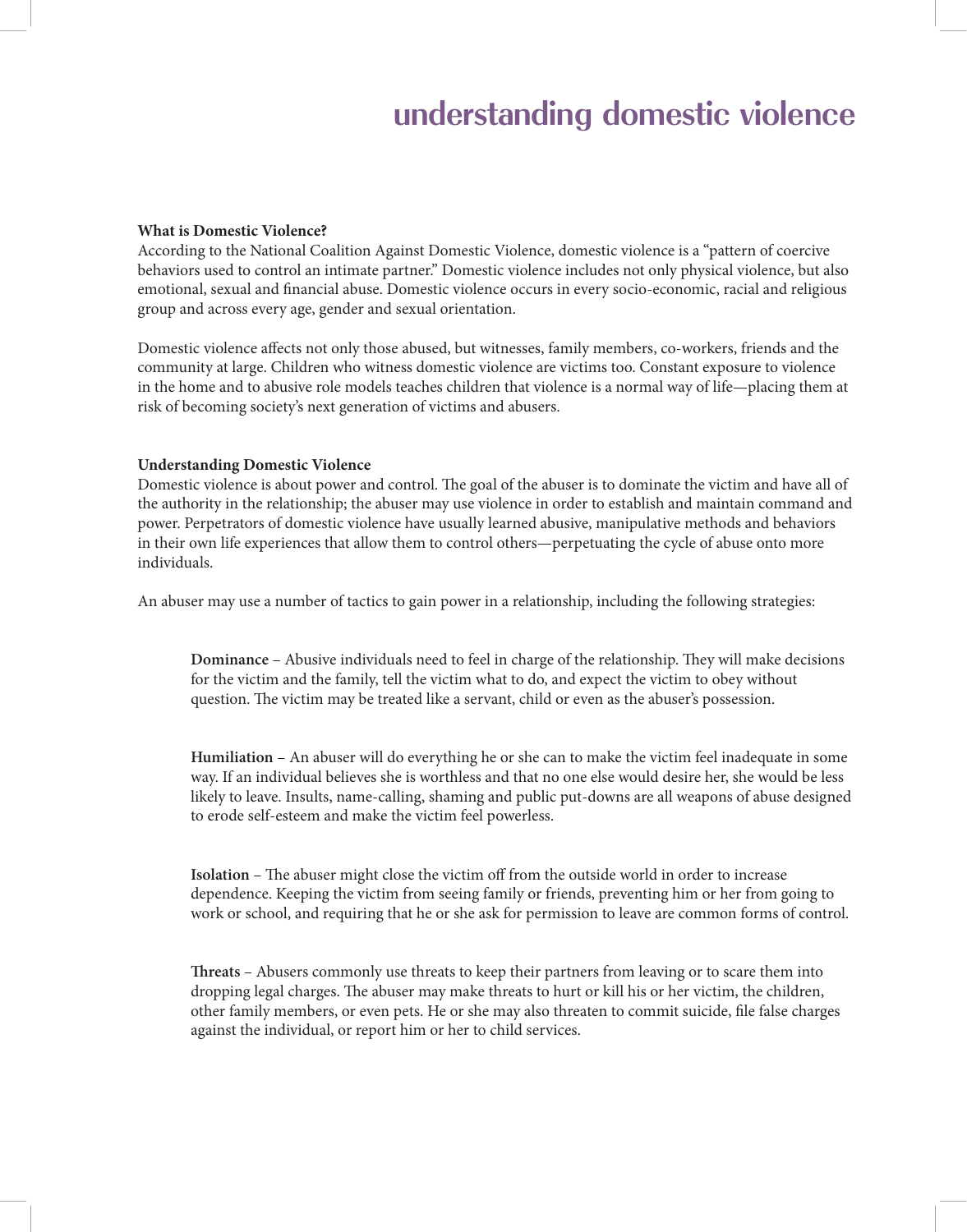**Intimidation** – The abuser may use a variety of intimidation tactics designed to scare the victim into submission, including threatening looks or gestures, smashing things in front of the victim, destroying property, hurting pets, or putting weapons on display. The clear message is that if he or she does not obey, there will be violent consequences.

**Denial and Blame** – Abusers frequently make excuses. He or she might blame abusive and violent behavior on a bad childhood, a bad day and even on the victims of their abuse. An abusive partner may minimize the abuse or deny that it occurred and will commonly shif the responsibility onto the victim.

adapted from Domestic Violence and Abuse: Signs of Abuse and Abusive Relationships, helpguide.org

Individuals do not intentionally become involved in a relationship they know to be violent or abusive. Domestic violence usually has subtle beginnings. The courtship often begins with love, but turns to dominance, control and sometimes violence. Victims may stay in an abusive situation for various reasons fear; love; threats to harm the victim, loved ones, or pets; threats of suicide; religious reasons; believing the abuser will change; self-blame; limited fnancial or housing options; low self-esteem; and/or embarrassment and shame.

## **Did You Know Hazing is a Form of Domestic Violence?**

When people think of domestic violence, they ofen picture a woman experiencing physical or emotional abuse by a dominating male in a relationship. However, not all abusive relationships are between intimate partners, and they do not all involve physical violence. Domestic violence may also occur between individuals in other forms of relationships, including friendships where control is exerted over one of the individuals.

Alpha Chi Omega does not condone hazing—recognizing the strong correlation between the nature of hazing and domestic violence.

# **Alpha Chi Omega's Statement of Position: Hazing**

Alpha Chi Omega does not condone unkind, undignifed or humiliating activities. Members of Alpha Chi Omega must not conduct hazing activities. Chapters of Alpha Chi Omega must include in their bylaws a statement prohibiting hazing and/or demeaning activities. Alpha Chi Omega considers hazing to be a form of domestic violence.

## **Te Cycle of Abuse: Hazing**

Emotional abuse is intended to break down an individual's feelings and self-worth. Victims of emotional abuse ofen feel there is no way out of the relationship and that they are less without the abusive partner.

Emotional abuse may include yelling, name-calling, blaming and shaming, isolation, intimidation, and controlling behavior. Additionally, abusers who use emotional or psychological abuse ofen threaten their victims with repercussions if they "do not do as told."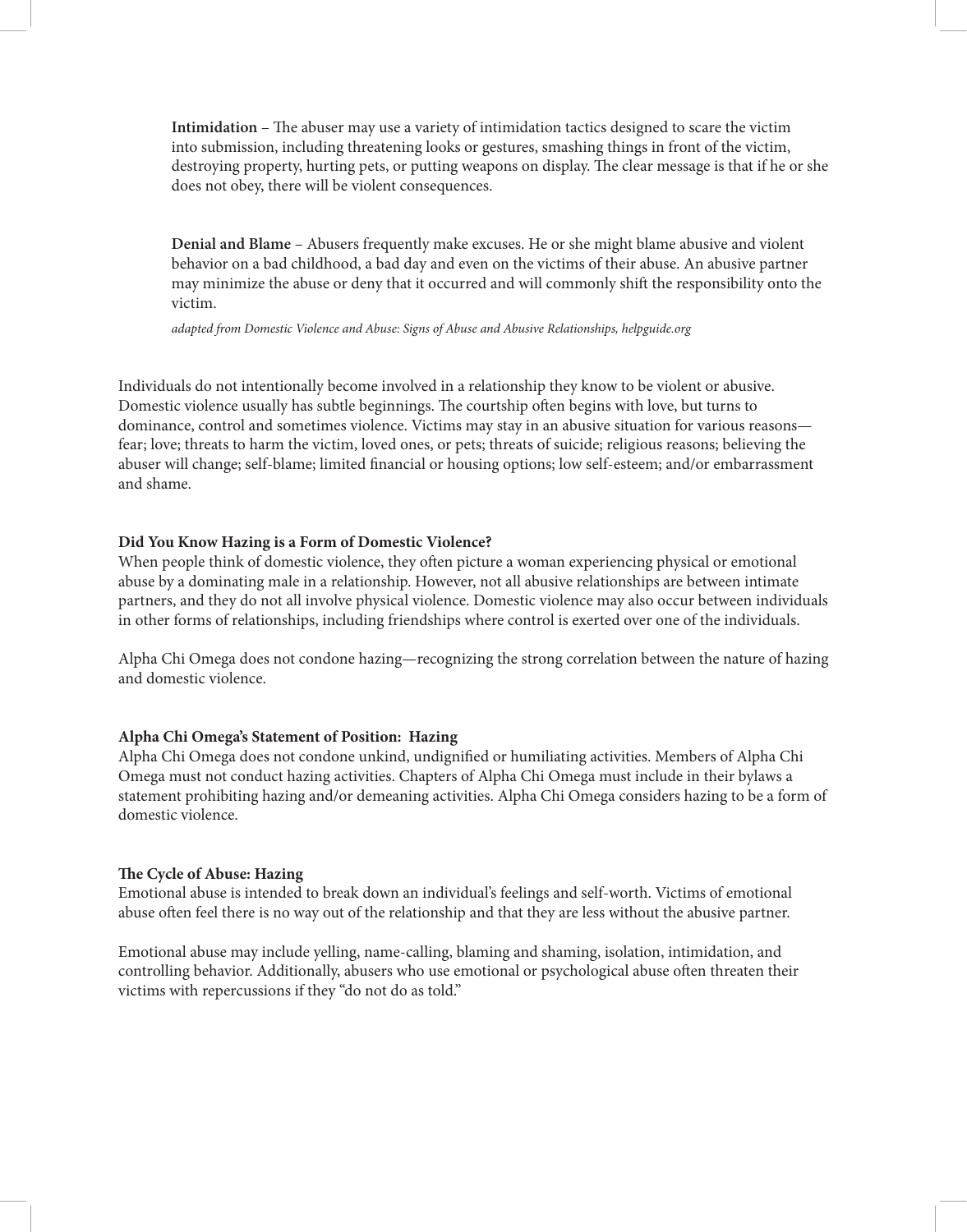Domestic violence generally follows a cycle, one that may include physical and/or emotional abuse. Within this cycle, victims are both broken down and built up again. Frequently in an organization that participates in hazing new members, the organization demonstrates many of the actions found in the following cycle of abuse:



# **Phase One: Tension Building**

Tension increases and there is a breakdown of communication. Victims become fearful and feel the need to placate or satisfy the abuser, often to feel accepted by the abuser.

Ofen, one fnds a hazing chapter building tension and fear amongst the new members. New members are expected to placate the active members or specific chapter officers, such as new member educators.

### **Phase Two: Incident**

This phase may include verbal, emotional and physical abuse, as well as anger, blaming, arguing, threats and intimidation.

In an organization where hazing may be prevalent, during this phase an incident or a series of incidents surrounding emotional or physical abuse occurs, such as threats about not initiating members, blaming new members for problems within the chapter, or screaming at new members to recite facts or organizational history.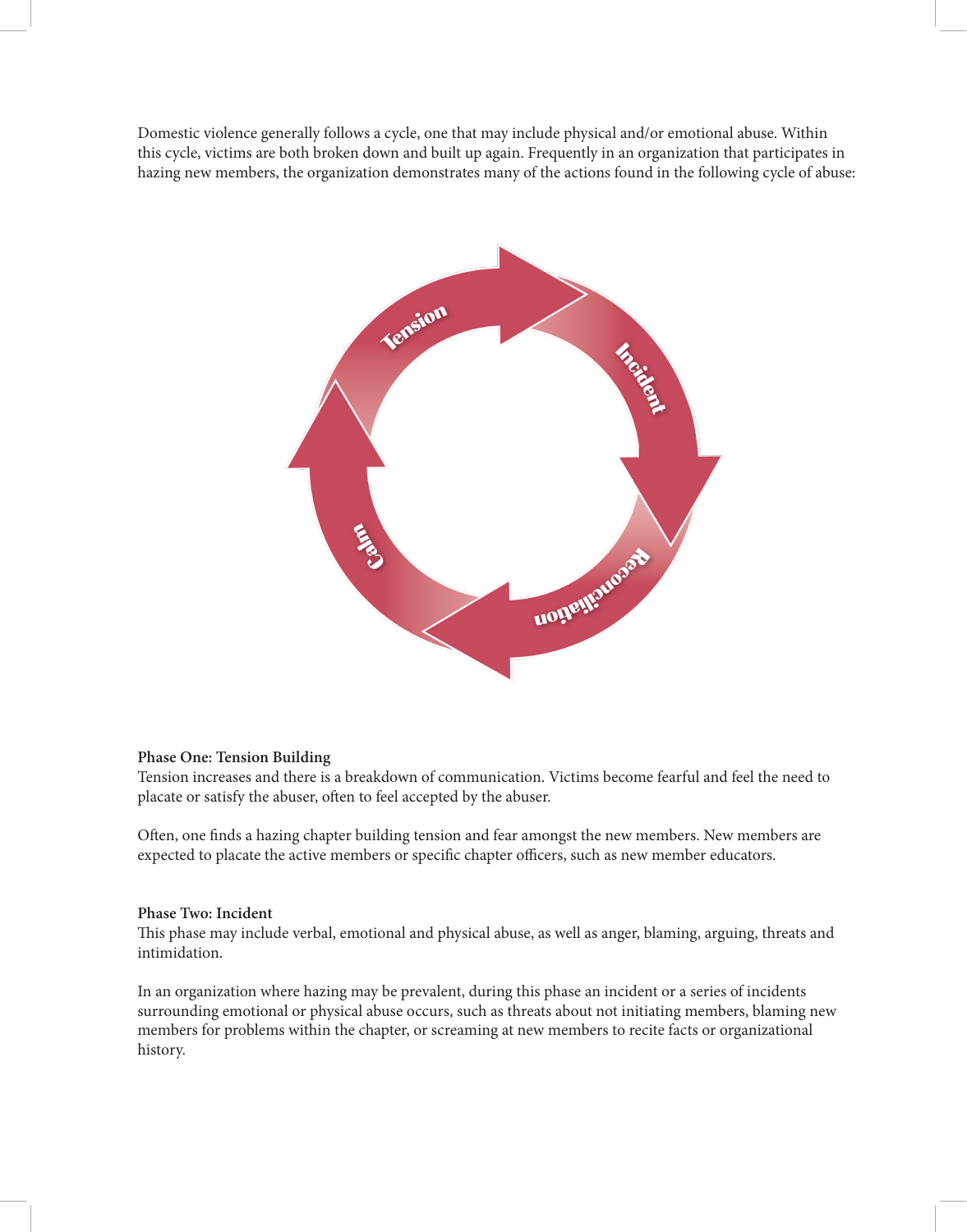# **Phase Tree: Reconciliation**

The abuser apologizes, blames the victims or provides excuses. During this time, the abuser may deny that the mistreatment occurred or suggest that it was not as signifcant as the victims believe.

During phase three, an organization might apologize but excuses their behavior as "tradition." Abusers explain away the mistreatment of new members as insignifcant since it has been done to new members before.

# **Phase Four: Calm**

The incident is "forgotten" as though no abuse occurred, and the victims are treated well by the abuser.

An organization in this phase might celebrate with the new members following a stint of physical or emotional abuse, such as having an ice cream party or giving gifts to new members. The abusers then proceed with the new member period or the new members' initaitions.

adapted from The Cycle of Abuse © 2008, heart-2-heart.ca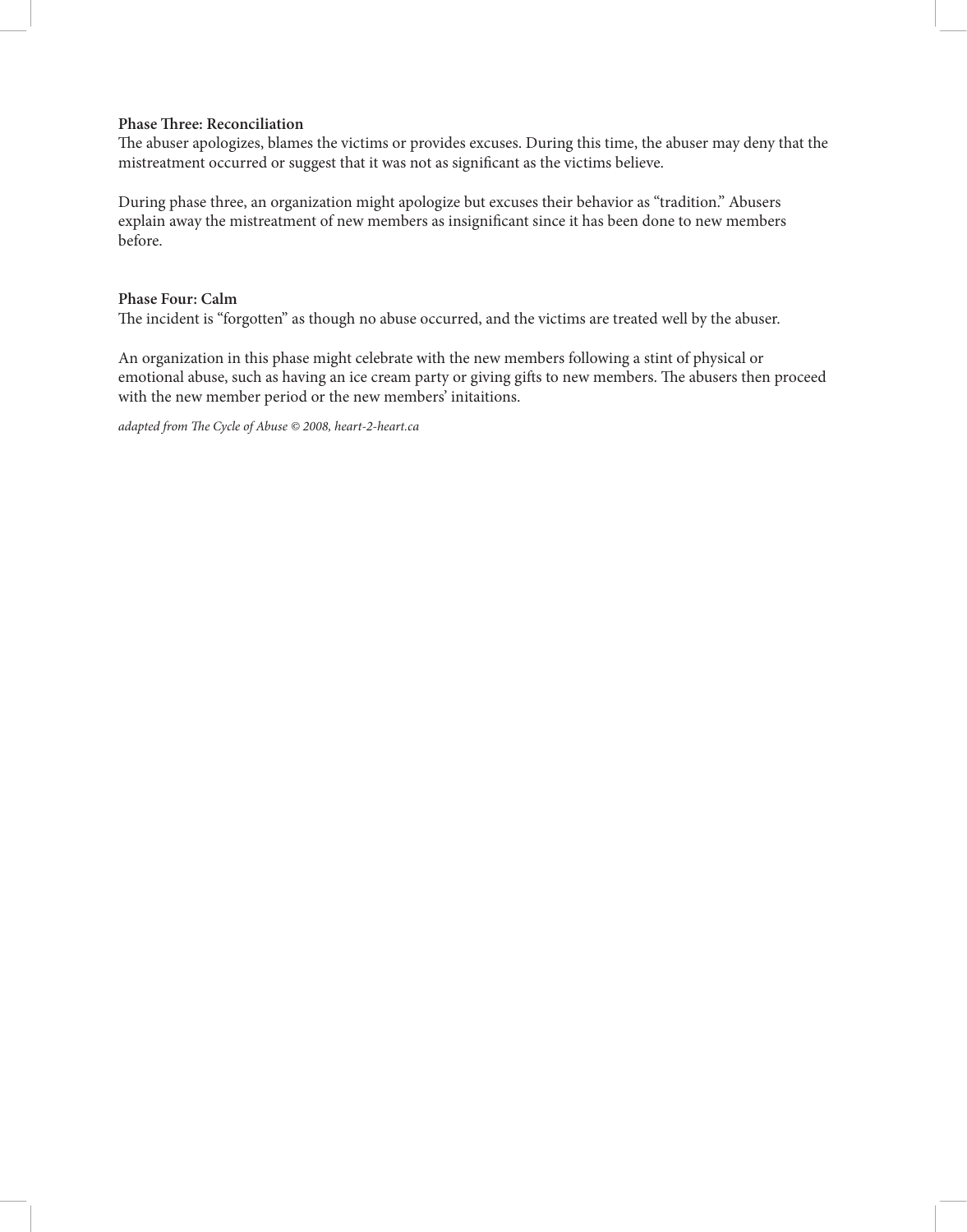# **domestic violence facts**

The following statistics may be used for education, programming materials, public relations and more.

- Nearly three out of four Americans personally know someone who is or has been a victim of domestic abuse.
- One in four women (25%) has experienced domestic violence in her lifetime.
- Women, ages 20-24, are at the greatest risk of nonfatal, intimate partner violence.
- Women of all races are nearly equally vulnerable to violence by an intimate partner.
- On average, more than three women a day are murdered by their husbands or boyfriends in the United States.
- Young women, ages 20 to 24, experience the highest rates of rape and sexual assault, followed by women ages 16 to 19. Young adults, ages 18 and 19, experience the highest rates of stalking.
- There were 248,300 rapes/sexual assaults in the United States in 2007, more than 500 per day (up from 190,600 in 2005).
- In 2007, crimes by intimate partners accounted for 23 percent of all violent crimes against females and 3 percent of all violent crimes against males.
- Fifteen percent of teens who have been in a relationship report having been hit, slapped or pushed by their boyfriend or girlfriend.
- Of female murder victims in 2008, 35 percent were killed by an intimate partner; 2 percent of male murder victims were killed by an intimate partner.
- Women who have experienced domestic violence are 80 percent more likely to have a stroke, 70 percent more likely to have heart disease, 70 percent more likely to drink heavily, and 60 percent more likely to have asthma than women who have not experienced intimate partner violence.
- Average annual rates of intimate partner victimization between 1994 and 2004 are approximately the same for non-Hispanic and Hispanic females and males.
- Intimate partner violence afects people regardless of income. However, people with lower annual income (below \$25K) are at a three-times higher risk of intimate partner violence than people with a higher annual income (over \$50K).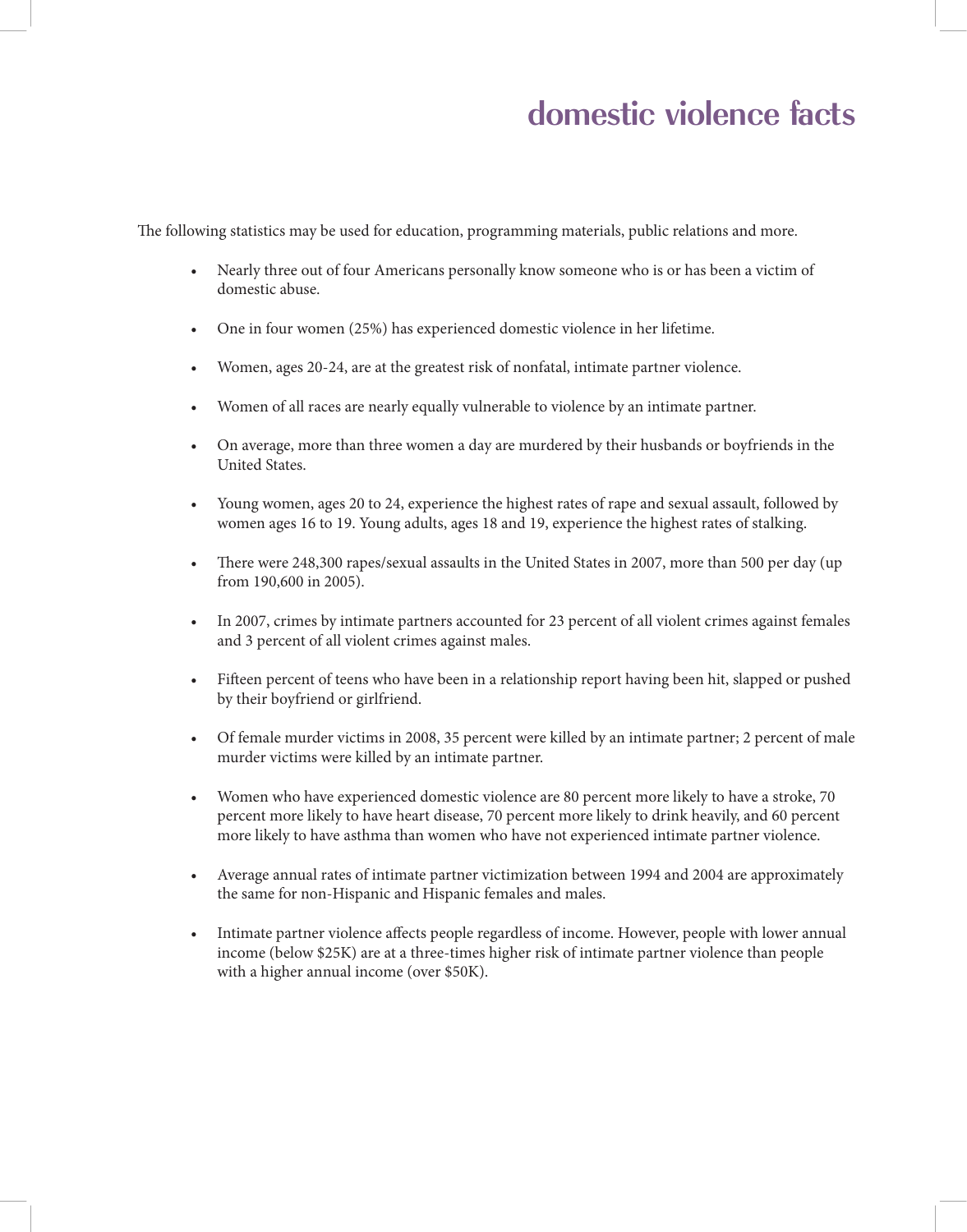- On average, between 1993 and 2004, residents of urban areas experienced the highest level of nonfatal intimate partner violence. Residents of either suburban or rural areas were approximately 20 percent less likely to experience such violence as those in urban areas.
- Nearly 2.2 million people called a domestic violence crisis or hot line in 2004 to escape crisis situations, seek advice or assist someone they thought might be a victim.
- Studies show that access to shelter services leads to a 60 to 70 percent reduction in incidence and severity of re-assault during the 3-month to 12-month follow-up period compared to women who did not access shelter. Shelter services led to greater reduction in severe re-assault when compared to seeking court or law enforcement protection or moving to a new location.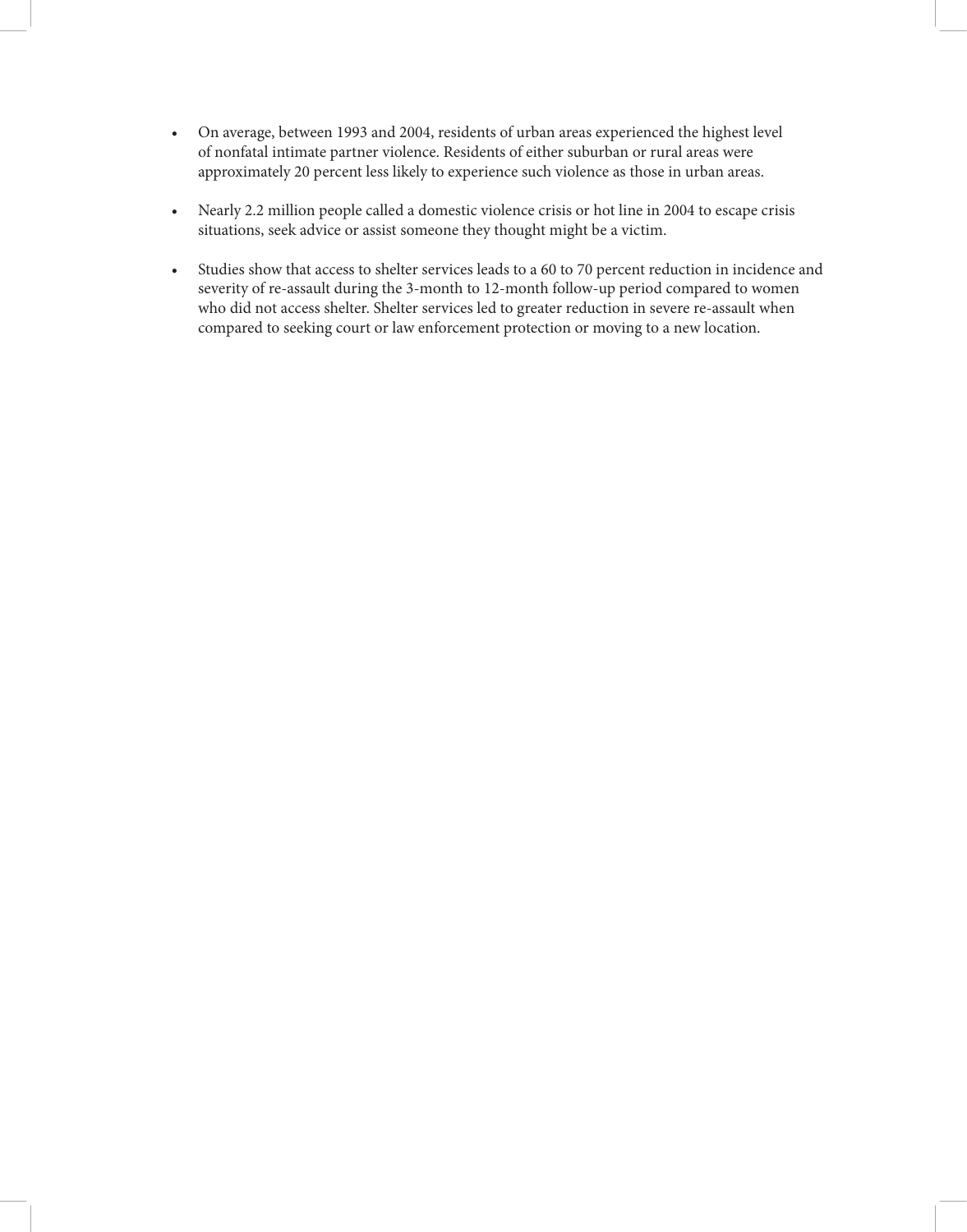# **campus crime & sexual violence facts**

These statistics are intended to help educate individuals about the importance of safety, awareness and being proactive. As members of a women's organization, it is incredibly important to consider personal safety and each other's safety. See page 21 of this guide for information about how you and your sisters may stay safe on campus and in the community.

- Of the violent crimes reported on college campuses, 1,288 (48 percent) were aggravated assaults, 882 (33 percent) were robberies, 511 (19 percent) were forcible rapes, and two (0.07 percent) were murders.
- An estimated 12 percent of women attending American colleges have been raped, and only 12 percent of rapes of collegiate women were reported to law enforcement.
- Fourteen percent of undergraduate women have been victims of at least one completed sexual assault since entering college. Five percent were victims of forced sexual assault, and eight percent were sexually assaulted while they were incapacitated due to voluntary use of alcohol or drugs.
- Sixteen percent of victims of forcible assaults and eight percent of incapacitated victims sought help from a crisis, health or victims' center after they were sexually assaulted.
- Thirteen percent of victims of forcible assaults and two percent of victims of assaults while incapacitated reported their assault to a law enforcement agency (municipal, local, city police or 911; campus police or security; county sherif, state police or other police).
- In a national study on violent victimization among college students, ages 18 to 24, from 1995 to 2002, this group experienced violence at average annual rates lower than those for non-students in the same age group. The same study found that about  $4$  in 10 violent crimes against college students were committed by ofenders who were perceived by victims to be using drugs or alcohol.
- Victims of rape or sexual assault were about four times more likely to be victimized by someone they knew than by a stranger.
- About 8 in 10 robberies of college students were committed by strangers, compared to about 6 in 10 assaults and 2 in 10 rapes or sexual assaults.
- Most crimes against students (93 percent) occurred off campus; of those, 72 percent occurred at night.
- In 2006, reported crimes occurring in on-campus residence halls included 1,923 forcible sex ofenses, 975 aggravated assaults and 22 non-forcible sex ofenses.

fnd this information and more at ncvc.org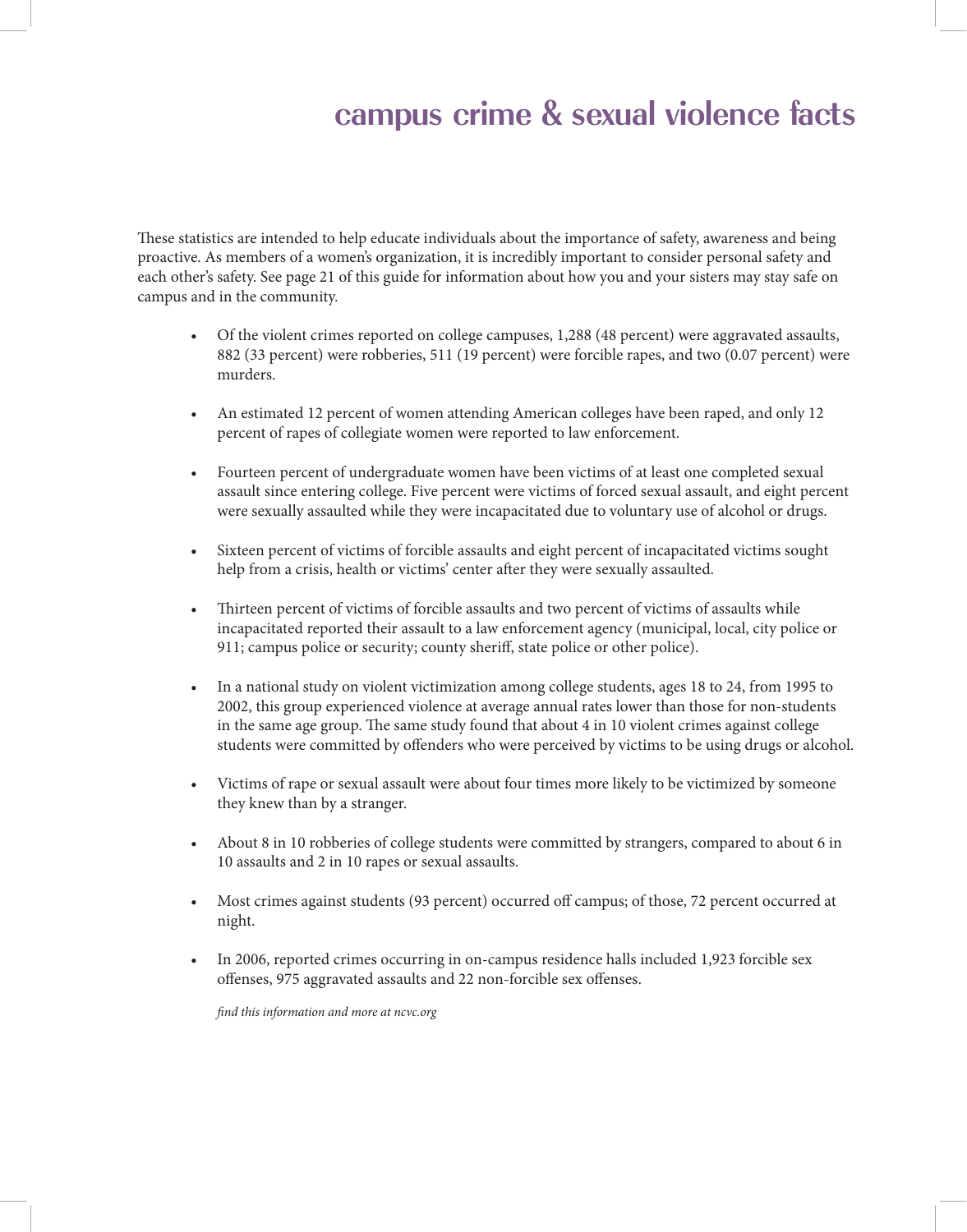# **warning signs of abuse**

What would you do if you thought your friend was in an abusive relationship? You might not see obvious warning signs like bruises or broken bones, so how can you be sure? You should listen to your instincts; you would likely not be worried without good reason. The following are common warning signs that may lead you to suspect a friend is in an abusive relationship:

- When your friend and her boyfriend are together, he calls her names or puts her down in front of others.
- He is extremely jealous when she talks to other men.
- She makes excuses for him and apologizes for his behavior.
- She cancels plans for reasons that sound untrue.
- He knows her every move and is always checking up on her. He needs to know what she has been doing and who she has been with.
- You have seen him lose his temper. He may get out of control when mad.
- She is worried about upsetting him.
- She gives up things that used to be important to her.
- Her weight, appearance or grades have changed considerably. These changes could indicate depression—a possible result of abuse.
- She has injuries she cannot explain or the explanation does not make sense.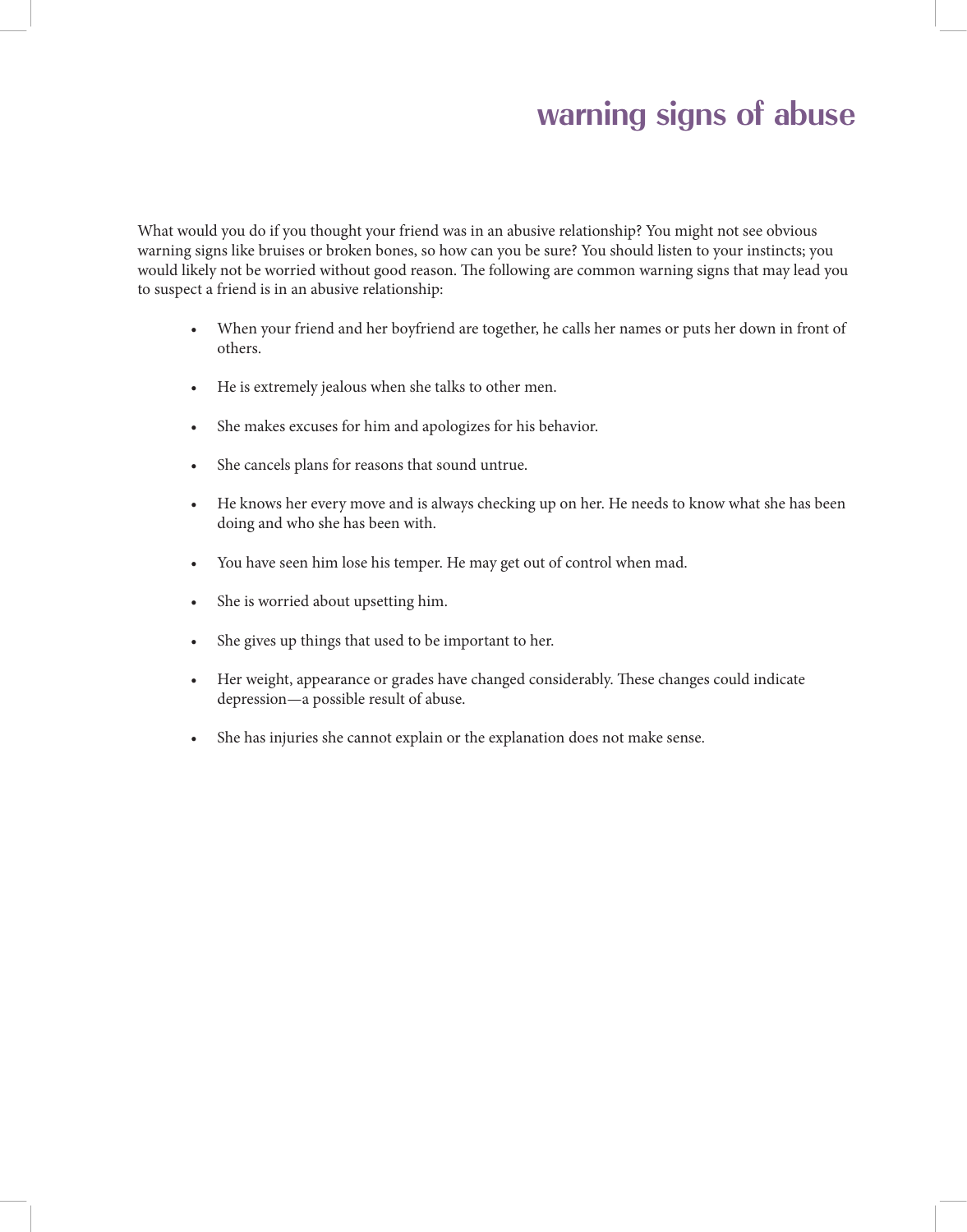# **domestic violence & the law**

Domestic violence is an issue that spans the nation; many legislators work to bring awareness to the strong efects it has on individuals. Many laws exist to protect individuals against violent relationships and crimes, and many government entities and individuals fght daily for more visibility of the issue.

### **Te Ofce on Violence Against Women (OVW)**

A component of the U.S. Department of Justice, the OVW provides federal leadership in developing the nation's capacity to reduce violence against women and administer justice for and strengthen services to victims of domestic violence, dating violence, sexual assault and stalking. Visit ovw.usdoj.gov to learn more about their work and the legislation they support.

#### **Te Violence Against Women Act (VAWA)**

The VAWA was enacted by the U.S. Congress to support government entities and victim advocacy groups in their fight against relationship violence. This law includes:

- punishments for some crimes
- programs to work toward prevention of such crimes
- legal aid for victims
- services for child victims
- programs for immigrant women and women of various races/ethnicities
- funding for help centers and hotlines
- protection for victims who have been evicted due to domestic violence
- programs for violence prevention in communities
- services for victims with disabilities

The VAWA also developed the National Advisory Committee on Violence Against Women—a joint effort between the U.S. Department of Justice and the U.S. Department of Health and Human Services that works to help promote the goals of the VAWA Act.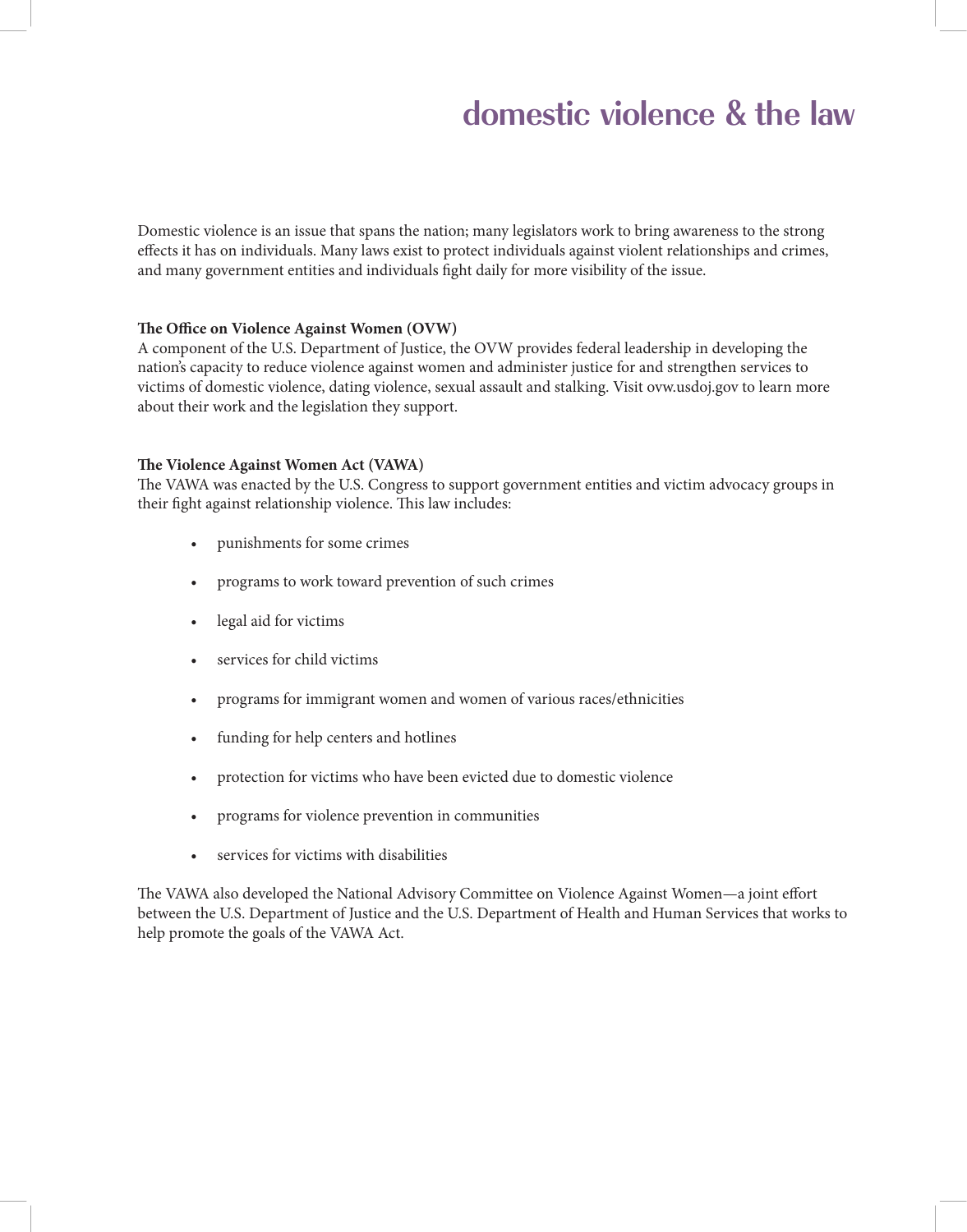# **Te Family Violence Prevention and Services Act (FVPSA)**

The FVPSA provides the main federal funding offered to shelters and related help for victims of domestic violence and their dependents. FVPSA also provides the following programs and services:

- Violence prevention activities
- Working with service agencies in communities
- Providing Formula Grants to help states, territories and tribes create and support programs that work to help victims and prevent family violence
- Supporting the National Domestic Violence Hotline—a 24-hour, confdential, toll-free hotline providing support, information, referrals, safety planning and crisis intervention in more than 170 languages
- Running the Domestic Violence Prevention Enhancements and Leadership Through Alliances Program, which supports local programs that teach people ways to prevent violence

## **Domestic Violence: Colleges and Universities**

The Dear Colleague Letter was issued in October 2010 by the U.S Department of Education's Office of Civil Rights to remind colleges and universities that they are obligated to respond to bullying and harassment through strict policies, as this misconduct may also inhibit the victim's civil rights. Furthermore, this letter clarifes the relationship between bullying and discriminatory harassment.

The Dear Colleague Letter affects students on campuses everywhere because these violent acts, including sexual harassment, stalking and other forms of relationship violence that occur between college students, are addressed through this letter. It reinforces Title VI of the Civil Rights Act of 1964, which prohibits discrimination on the basis of race, color or national origin; Title IX of the Education Amendments of 1972, which prohibits discrimination on the basis of sex; and Section 504 of the Rehabilitation Act of 1973 and Title II of the Americans with Disabilities Act of 1990, which prohibit discrimination on the basis of disability.

The Dear Colleague Letter Fast Facts may be found on page 27 of this guide.

## **Additional Resources about Domestic Violence Laws**

Womenslaw.org provides a database of information about federal and state laws regarding women and relationship violence, as well as resources for women who need additional legal help in such situations. Visit this site to learn how your state protects its citizens in cases of domestic violence.

Victimlaw.com is a website designed to inform on the rights of victims of crime, as well as to suggest additional resources for victims.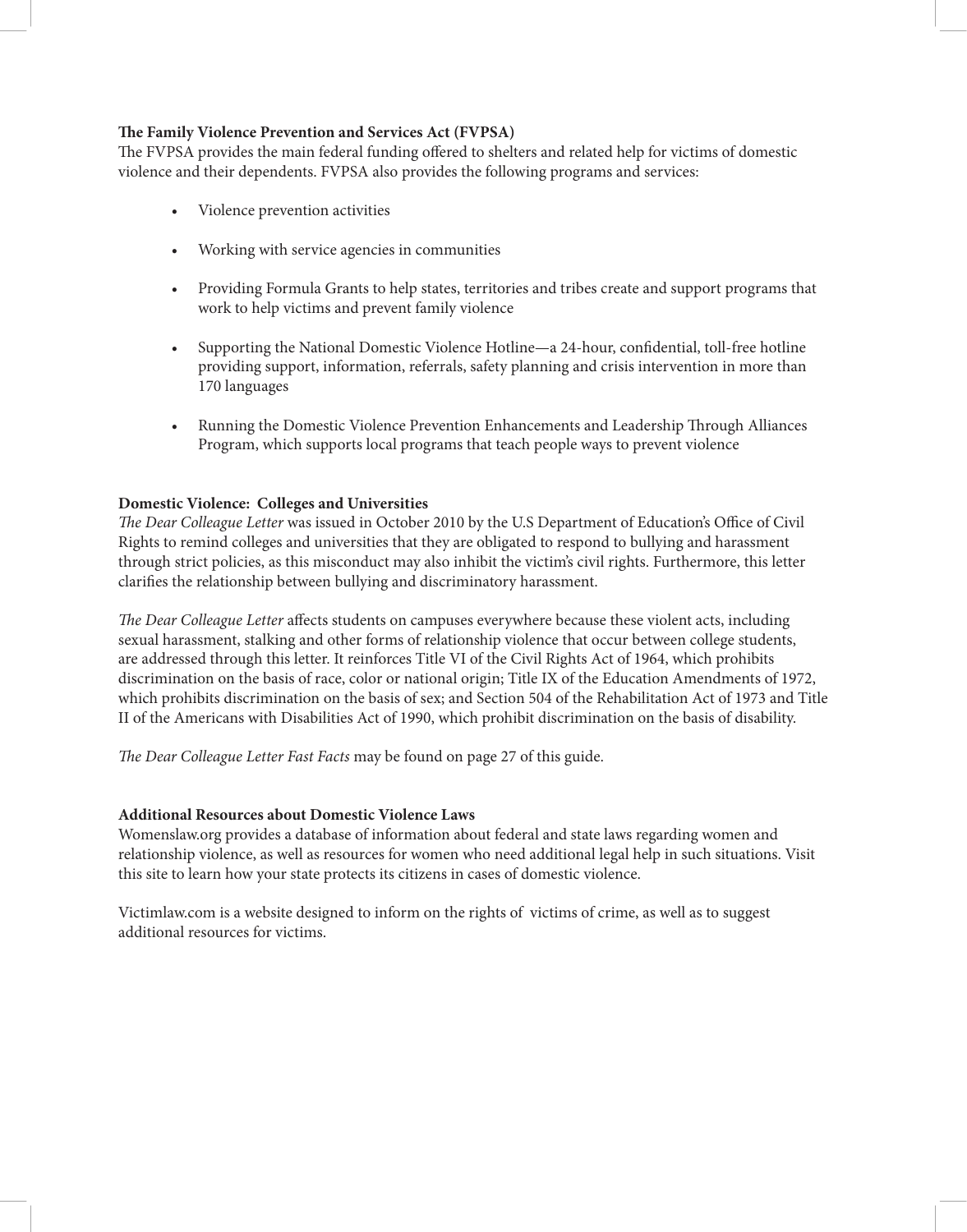# **domestic violence resources**

The following resources are a great starting point to learn more about domestic violence awareness and how you and your chapter can get involved in the movement. These are also good places to start when seeking individuals with access to relevant information and materials to build programs within your own chapter.

**National Coalition Against Domestic Violence** 1120 Lincoln Street, Suite 1603, Denver, CO 80203 Phone: (303) 839-1852 / Fax: (303) 831-9251 TTY: (303) 839-1681 ncadv.org

Tis site provides contact information for the Coalition Against Domestic Violence in each state. Use these resources to fnd more information about local organizations that would make a great partner for your chapter.

#### **National Domestic Violence Hotline**

Phone: (800) 799-SAFE (7233) TTY: (800) 787-3224 ndvh.org

#### **National Center for Victims of Crime**

2000 M Street NW, Suite 480, Washington, D.C. 20036 Phone: (202) 467-8700 / Fax: (202) 467-8701 Toll-free Helpline: 1-800-FYI- CALL (1-800-394-2255) (Mon-Fri 8:30a.m. to 8:30p.m. EST) TTY/TDD: 1-800-211-7996 gethelp@NCVC.org ncvc.org

**National Council on Child Abuse and Family Violence** 1025 Connecticut Ave., NW, Suite 1000, Washington, D.C. 20036 Phone: (202) 429-6695 / Fax: (202) 521-3479 nccafv.org

**Breakthecycle.org** is the site of the national nonproft organization addressing teen-dating violence. Break the Cycle believes everyone has the right to safe and healthy relationships and works towards their mission to engage, educate and empower youth to build lives and communities free from domestic violence. This site shares tools to understand dating violence as well as information about the programs and opportunities they offer.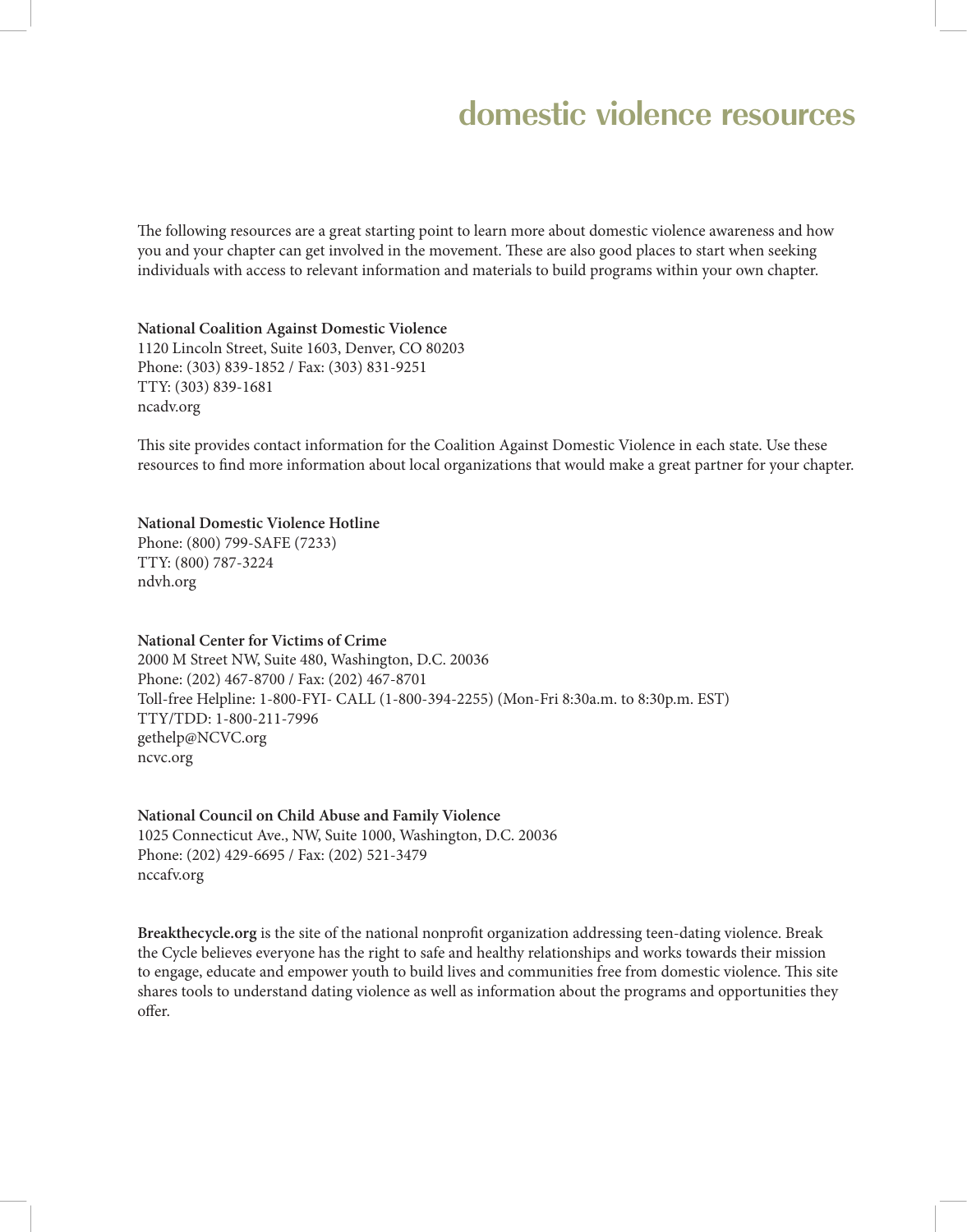**Loveisrespect.org** is a joint project between the National Dating Abuse Helpline and Break the Cycle providing resources for teens, parents, friends and family, peer advocates, government officials, law enforcement officials, and the general public.

**Heathersvoice.net** is a website with the goal of educating teens about abuse and domestic violence. Created in honor of a young woman whose life was taken by an abusive signifcant other, this site provides tips for how to get involved in the fght against domestic violence, especially as it relates to teen violence.

**Loveisnotabuse.com** is an educational resource, including an eight-question quiz to learn whether one might be in a violent relationship. Since 1991, Liz Claiborne, Inc. has been working to end domestic violence. Through its Love is Not Abuse program, the company provides information and tools that men, women, children, teens and corporate executives can use to learn more about the issue and fnd out how they can help end this epidemic.

**Youlovemeyoulovemenot.org** is a website developed to inform teens about the realities of dating violence. Sponsored by House of Ruth Maryland, this website also provides a "Rate My Relationship" quiz to help teens understand if violence is present in their own relationships.

Kristinskrusade.org is the official website of Kristin's Krusade and the Kristin Mitchell Foundation, an organization founded by a family who lost their young daughter to domestic violence. The mission of the Kristin Mitchell Foundation is to support educational efforts that raise awareness among young adults about the dangers of unhealthy dating relationships. Visit this site to learn about bringing a speaker to your campus.

#### **Domestic Violence Awareness Resources at Alpha Chi Omega**

Alpha Chi Omega headquarters is able to serve as a great resource as you begin planning events, education and activities surrounding domestic violence awareness.

#### **Education and Leadership Initiatives (ELI)**

ELI is equipped with a number of resources that will help you make domestic violence awareness a signifcant part of your chapter's activities. Here are just a few ways ELI can help:

**Programming** - ELI is a great resource for all things related to hosting a program. With fiers, handouts and fully-developed programs on fle, the department is sure to fnd something that will help you make your next event a success. In addition, if you have your own idea for a program and would like help taking it from a thought to a functioning event, ELI is happy to be a part of the planning process.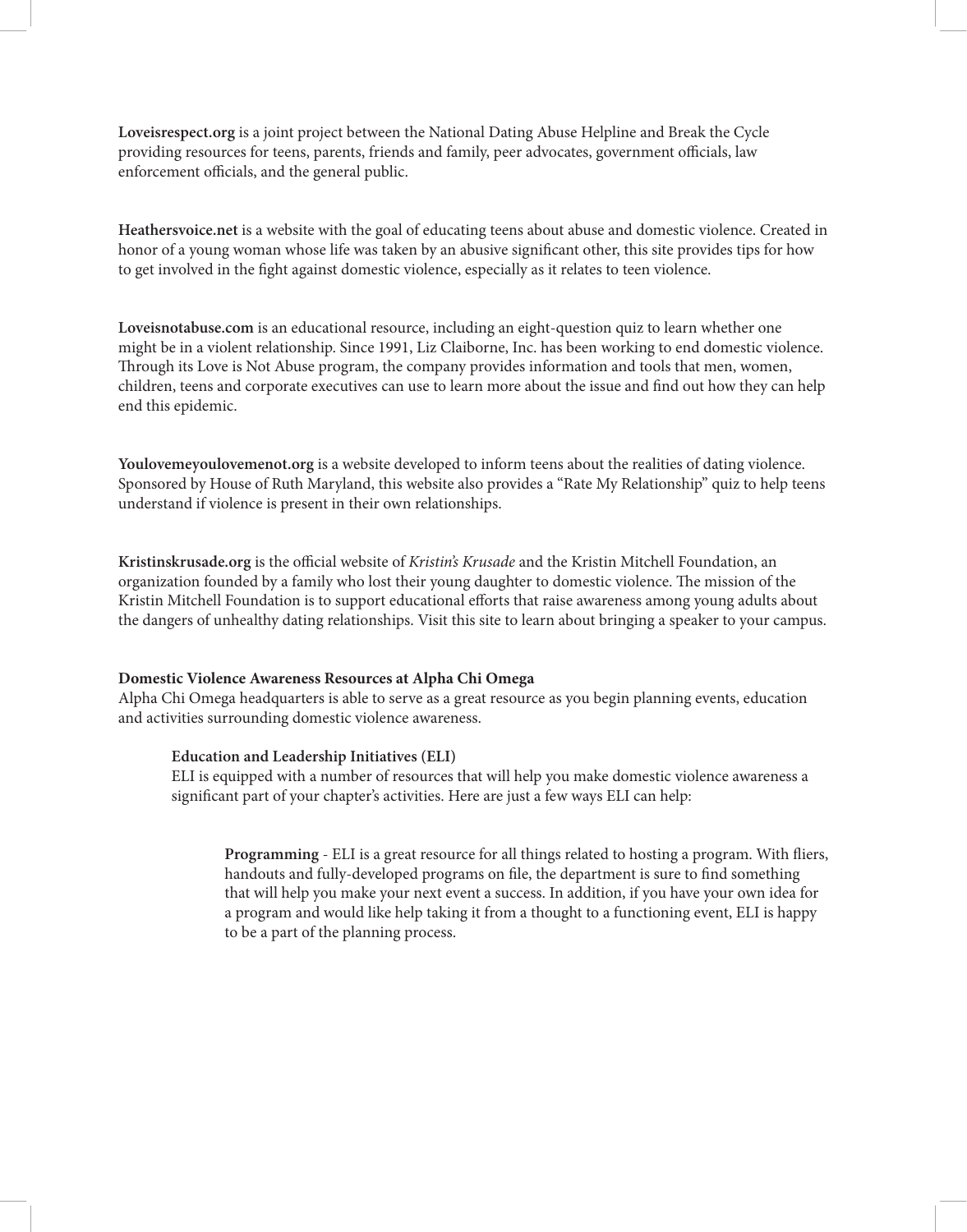**Kristin's Story** - Alpha Chi Omega ofers grants to bring Andrea Cooper, whose daughter was a victim of relationship violence, to campuses across the country—sharing her story and providing awareness on issues facing college students regarding relationship violence. Contact ELI to learn more about applying for a grant or visit KristinsStory.com for more details. See page 81 of this guide for more in-depth details regarding the Kristin's Story program.

**Luminary Kit** - Alpha Chi Omega has the resources and instructions you need to create a luminary project for your next event...all in one kit. You may choose to have an entire event surrounding the display of luminaries or use them as an addition to another event. See page 79 of this guide for instructions on how to create your own luminary project.

#### **Alpha Chi Omega Foundation**

The Alpha Chi Omega Foundation supports domestic violence awareness initiatives administered nationally, but it may also be able to help your chapter by providing funding for domestic violence awareness programming through grants. In addition, the Foundation may ofer suggestions as to other ways your chapter can provide fnancial support for such initiatives on your campus or in your community. Here are just a few Foundation options:

Love & Loyalty Grants – These grants are made from endowed funds established to support the educational, literary or charitable pursuits of Alpha Chi Omega members, chapters and the national Fraternity. Please check with the Foundation regarding which chapters have funds available specifc to them. Applications are available online, and there are no application deadlines.

The Local Philanthropic Initiatives (LPI) Fund – The LPI Fund provides individuals and collegiate and alumnae chapters the opportunity to make gifs to local nonproft organizations, including local domestic violence awareness programs, via the Alpha Chi Omega Foundation. Gifs to the LPI Fund provide a unique way to support both our national philanthropy and other worthy causes in communities around the country, while also helping to enhance the Alpha Chi Omega experience for future generations. Forms and more information may be found online.

Alpha Chi Omega 5939 Castle Creek Parkway North Drive, Indianapolis, IN 46250 Phone: 317.579.5050 / Fax: 317.579.5051 info@alphachiomega.org alphachiomega.org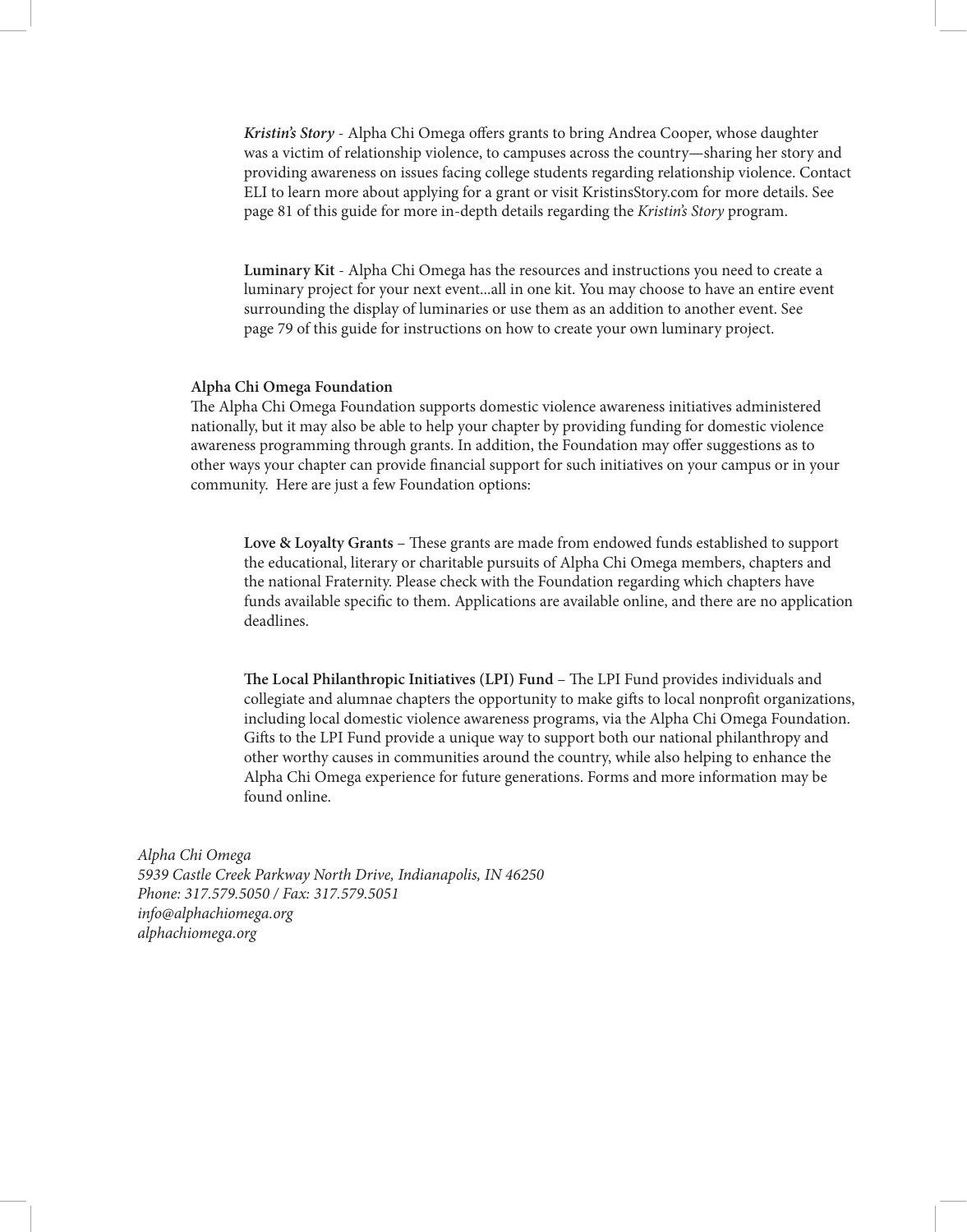# **national awareness opportunities**

Domestic violence touches an individual's life in many ways. Throughout the year, we are able to join with domestic violence awareness advocates across the country on designated days and months to bring awareness for diverse aspects of domestic violence.

Domestic violence awareness may include education on a variety of topics, including self-defense, self-esteem, women's rights and women's health. Below you will fnd a list of a number of relevant national awareness months. As a chapter, you may develop activities and programs that address many of the factors of domestic violence—consider participating in programs that relate to each month's topics, or simply address the issues through reading awareness facts at chapter meetings or events. Be sure to review activity ideas on page 35 of this guide.

| August       | Woman's Equality Day (August 26th)                                                                                       |
|--------------|--------------------------------------------------------------------------------------------------------------------------|
| September    | National Campus Safety Awareness Month (ncsam.org)                                                                       |
| October      | Domestic Violence Awareness Month (dvam.vawnet.org)                                                                      |
| January      | <b>Personal Self-Defense Awareness Month</b><br><b>National Stalking Awareness Month</b><br>(stalkingawarenessmonth.org) |
| February     | <b>Relationship Wellness Month</b><br><b>Boost Self-Esteem Month</b>                                                     |
| <b>April</b> | Sexual Assault Awareness and Prevention Month (nsvrc.org)<br>Child Abuse Prevention Month (childwelfare.gov)             |
| May          | <b>Victorious Woman Month</b><br><b>Teen Self-Esteem Month</b><br><b>Family Wellness Month</b>                           |
| June         | <b>Student Safety Month</b>                                                                                              |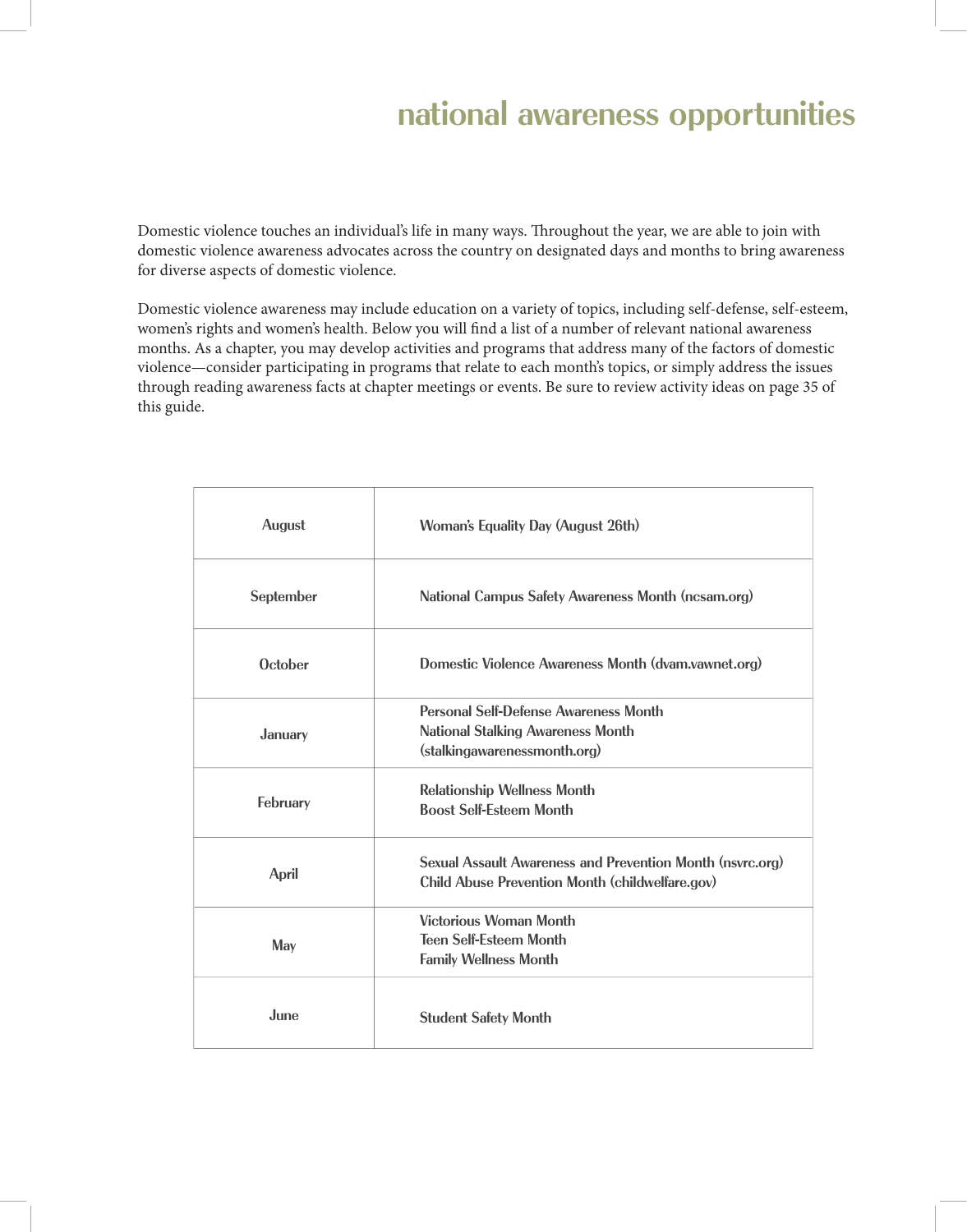# **taking a stance**

#### **21 Simple Tings Anyone Can Do to Take a Stance against Domestic Abuse**

#### **In Places of Worship**

- 1. Encourage information about domestic abuse and where to get help to be included in the congregation's programs, youth groups, marriage preparation, study groups, etc.
- 2. Establish a committee to promote awareness of the problem and how the congregation can help.
- 3. Organize a drive to collect food, toiletries, household goods and other needed items for a local domestic abuse service agency.

## **In the Workplace**

- 4. Display posters or brochures (in break rooms, restrooms or meeting rooms) to promote awareness of domestic abuse and how to get help.
- 5. Organize a brown bag lunch or other event for co-workers and invite a speaker to talk about solutions to the problem.
- 6. Ask what policies your employer has developed to keep employees safe from a domestic abuser who threatens the workplace.

#### **In School**

- 7. Encourage the editor of the school newspaper to have a special issue about dating violence and partner abuse.
- 8. Help organize a fundraiser to help a local domestic abuse service agency.
- 9. Educate professors and university staf about the connection between child abuse and partner abuse.
- 10. Promote education on healthy relationships based upon mutual respect.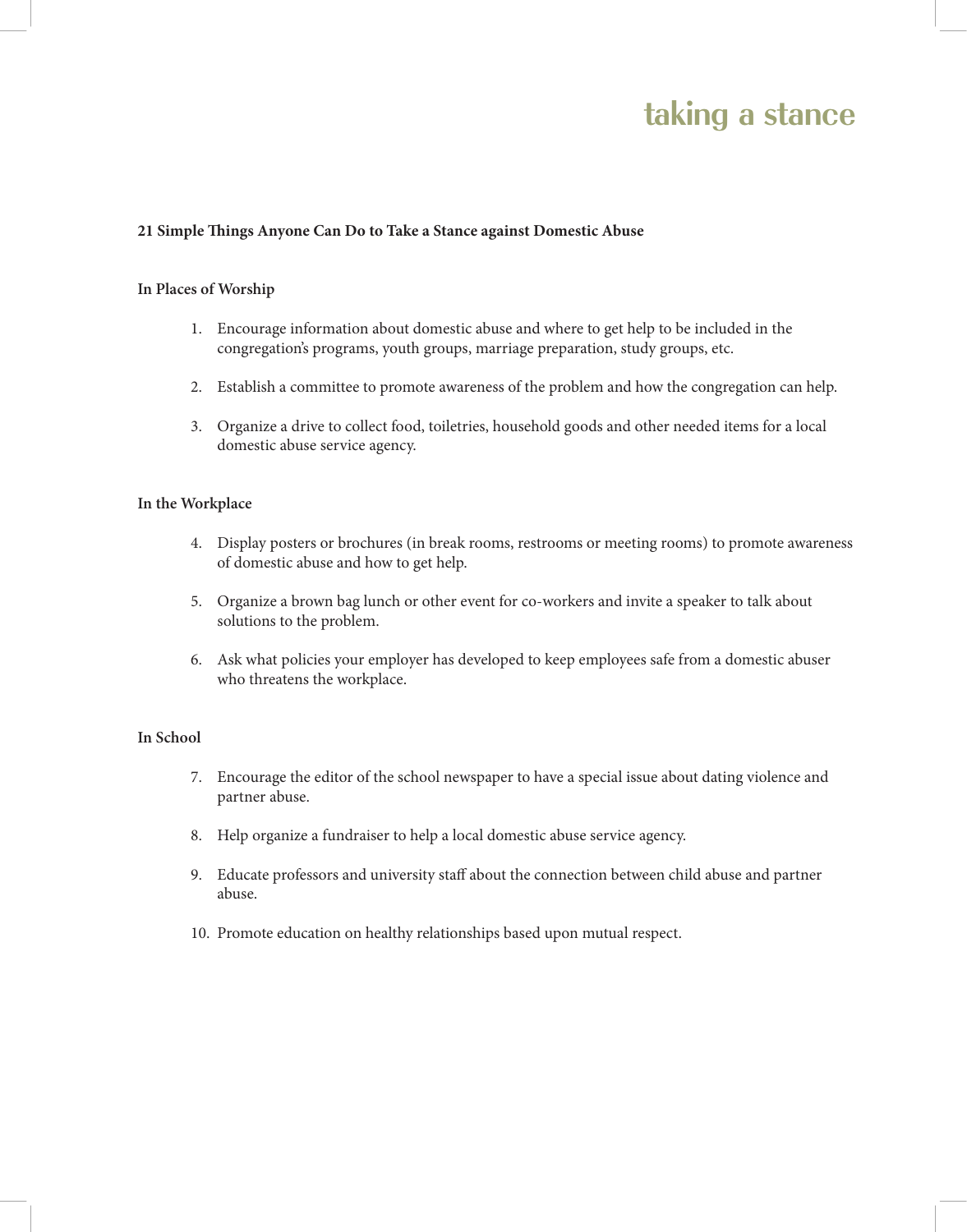# **In Community Organizations, Student Clubs or Greek Community**

- 11. Invite a speaker to educate members about domestic abuse and publish information about domestic abuse and available resources in the newsletter.
- 12. Organize a fundraising event or food/toiletries drive to beneft a domestic abuse service agency.
- 13. "Adopt" a family seeking independence from an abuser to assist with practical needs.

# **In the Community**

- 14. Ask your local library to stock books on domestic abuse and to set up displays to educate the public about the issue.
- 15. Speak out against domestic abuse. Expressing your view that domestic abuse is unacceptable has a powerful efect on changing the norms that support abuse.
- 16. Write letters to newspaper editors or send commentaries to TV and radio stations to help raise awareness about domestic abuse.
- 17. Vote for public leaders who take a strong stand against domestic abuse.
- 18. Call 9-1-1 if you see or hear a crime of domestic abuse in progress. Write down license plate numbers, locations and any other information that may be helpful to law enforcement.
- 19. Volunteer with a domestic violence service. Organizations need help with office activities, fundraising events, technical and professional services, and assistance to clients.
- 20. Donate used clothing and household goods to a program that gives these vital items to families seeking independence from an abuser.
- 21. Recognize, respond and refer. If you or someone you know is being impacted by domestic abuse, there is help available. Educate yourself about domestic abuse and domestic abuse service providers in the area.

fnd this information and more at dvnconnect.org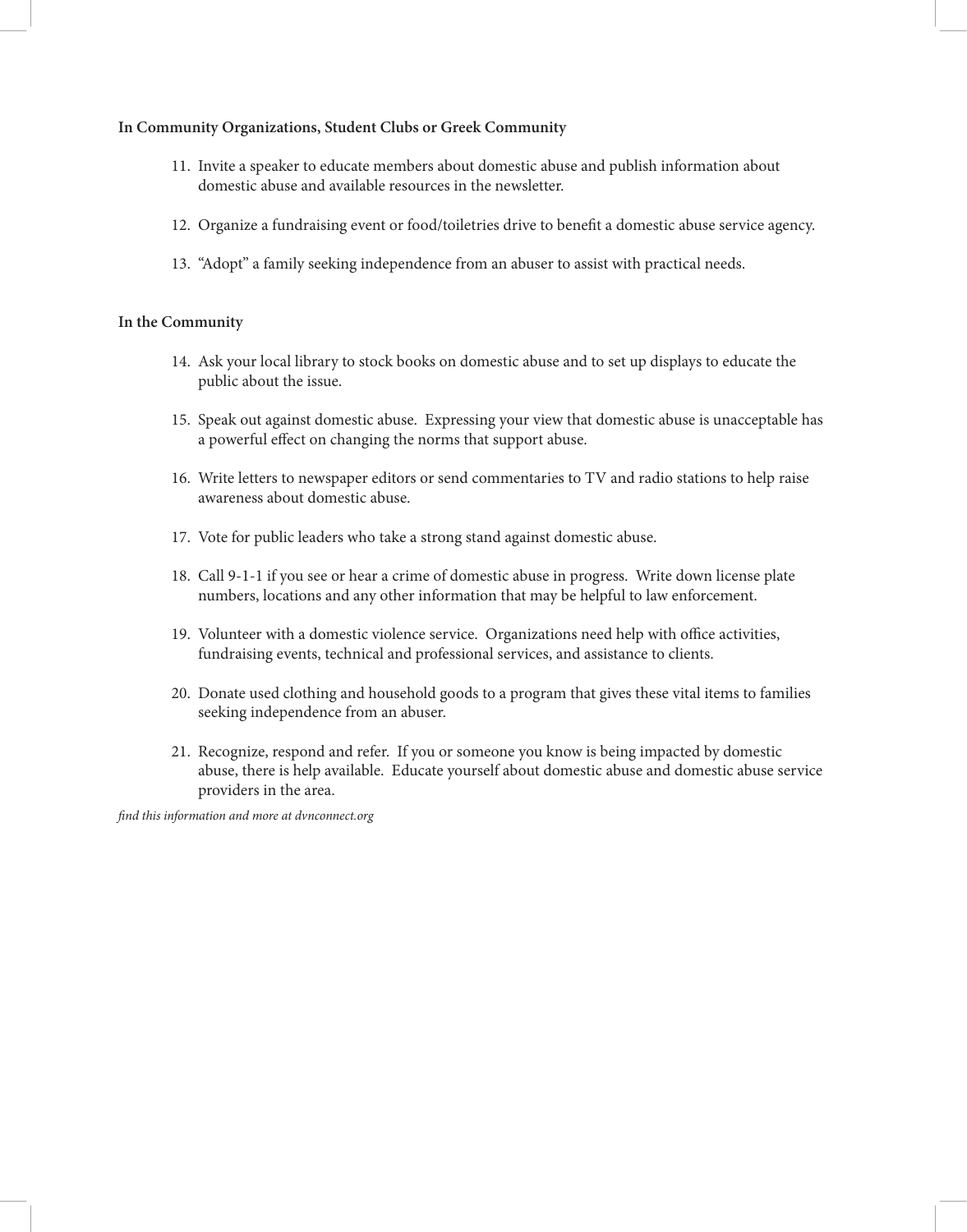# **references**

Bachman, R. & Saltzman, L. E. (1995). Violence Against Women: Estimates from the Redesigned National Crime Victimization Survey. Retrieved from http://bjs.ojp.usdoj.gov/index.cfm?ty=pbdetail&iid=805

Bahm, K., Catalano, S., Rand., M., & Rose, K. (2009). National Crime Victimization Survey: Stalking Victimization in the United States. Retrieved from http://bjs.ojp.usdoj.gov/index.cfm?ty=pbdetail&iid=1211

Barnett, O. W. and LaViolette, A. D. (1993). It Could Happen to Anyone: Why Battered Women Stay. Thousand Oaks, CA: Sage Publications, Inc.

Bergen, R. K. (Ed.). (1998). *Issues in Intimate Violence*. Thousand Oaks, CA: Sage Publications, Inc.

Break the Cycle. (2006). Take Action in Your Community. Retrieved from http://www.breakthecycle.org/

Catalano, S. (2007). Intimate Partner Violence in the United States. Retrieved from http://bjs.ojp.usdoj.gov/content/intimate/ipv.cfm

Centers for Disease Control and Prevention. (2008). Adverse Health Conditions and Health Risk Behaviors Associated with Intimate Partner Violence. Morbidity and Mortality Weekly Report, 57(5). Retrieved from http://www.cdc.gov/mmwr/preview/mmwrhtml/mm5705a1.htm

Domestic Violence Awareness Project. (2009). Domestic Violence Awareness Month History. Retrieved from http://dvam.vawnet.org/about/index.php

Domestic Violence Network. (2010). 21 Tings You Can Do. Retrieved from http://www.dvnconnect.org

Domestic Violence Resource Center. (2011). Domestic Violence Statistics. Retrieved from http://www.dvrc-or.org/domestic/violence/resources/C61/

Dutton, D. G. & Golant, S. K. (1995). The Batterer: A Psychological Profile. New York, NY: Basic Books.

Indiana Coalition Against Domestic Violence. (2011). What is Domestic Violence. Retrieved from http://www.icadvinc.org/domestic-violence-information/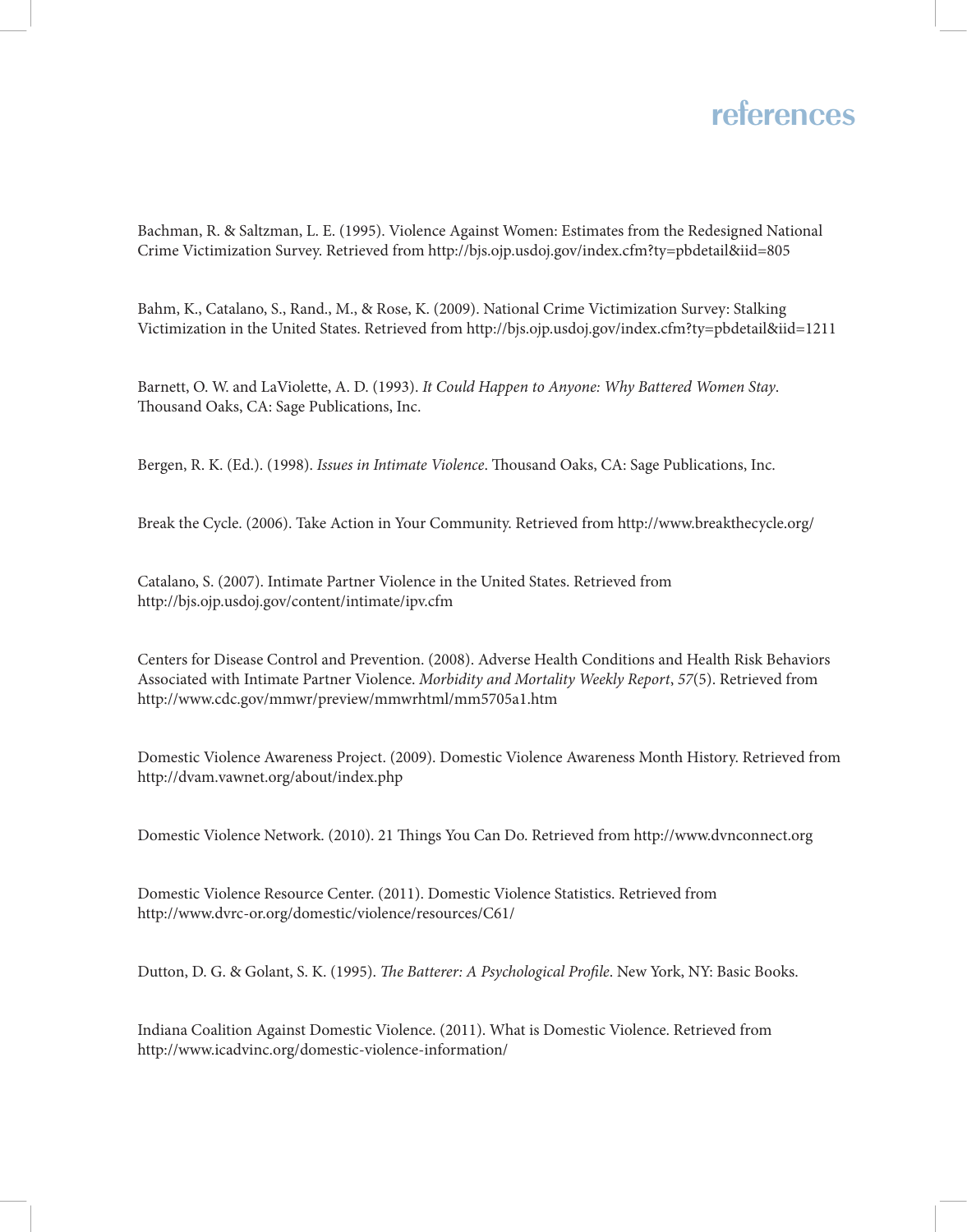Lieberman Research Inc. (2006). Allstate Foundation National Poll on Domestic Violence. Tracking Survey conducted for The Advertising Council and the Family Violence Prevention Fund, July-October 1996.

Mariani, C. & Sokolich, P. (Ed.). (1996). Domestic Violence Survival Guide. Flushing, NY: Looseleaf Law Publications, Inc.

Maston, C. T. (2010). Criminal Victimization in the United States, 2007. Retrieved from http://bjs.ojp.usdoj.gov/index.cfm?ty=pbdetail&iid=1743

National Coalition Against Domestic Violence. (2011). The Public Policy Office. Retrieved from http://www.ncadv.org/publicpolicy/ThePublicPolicyOffice.php

Perkins, C. & Brizee, A. (2010). Audience and Purpose. Retrieved from http://owl.english.purdue.edu/owl/resource/590/01/

Rennison, C. M. (2003). Intimate Partner Violence, 1993-2001. Retrieved from http://www.ojp.usdoj.gov/bjs

Smith, M. & Segal, J. (2011). Domestic Violence and Abuse. Retrieved from http://helpguide.org/mental/domestic\_violence\_abuse\_types\_signs\_causes\_efects.htm

Statman, J. B. (1990). The Battered Woman's Survival Guide: Breaking the Cycle. Boulder, CO: Taylor Trade Publishing.

The National Center for Victims of Crime. (2011). Domestic Violence. Retrieved from http://www.ncvc.org/ncvc/main.aspx?dbName=DocumentViewer&DocumentID=38711

The National Center for Victims of Crime. (2011). Statistics. Retrieved from http://www.ncvc.org/ncvc/main.aspx?dbID=DB\_Statistics584

Tjaden, P. & Toennes, N. (2000). Extent, Nature, and Consequences of Intimate Partner Violence: Findings from the National Violence Against Women Survey. Retrieved from http://www.nij.gov/pubs-sum/181867.htm

United States Department of Education. (2010). Dear Colleague Letter. Retrieved from http://www2.ed.gov/about/offices/list/ocr/letters/colleague-201010.html